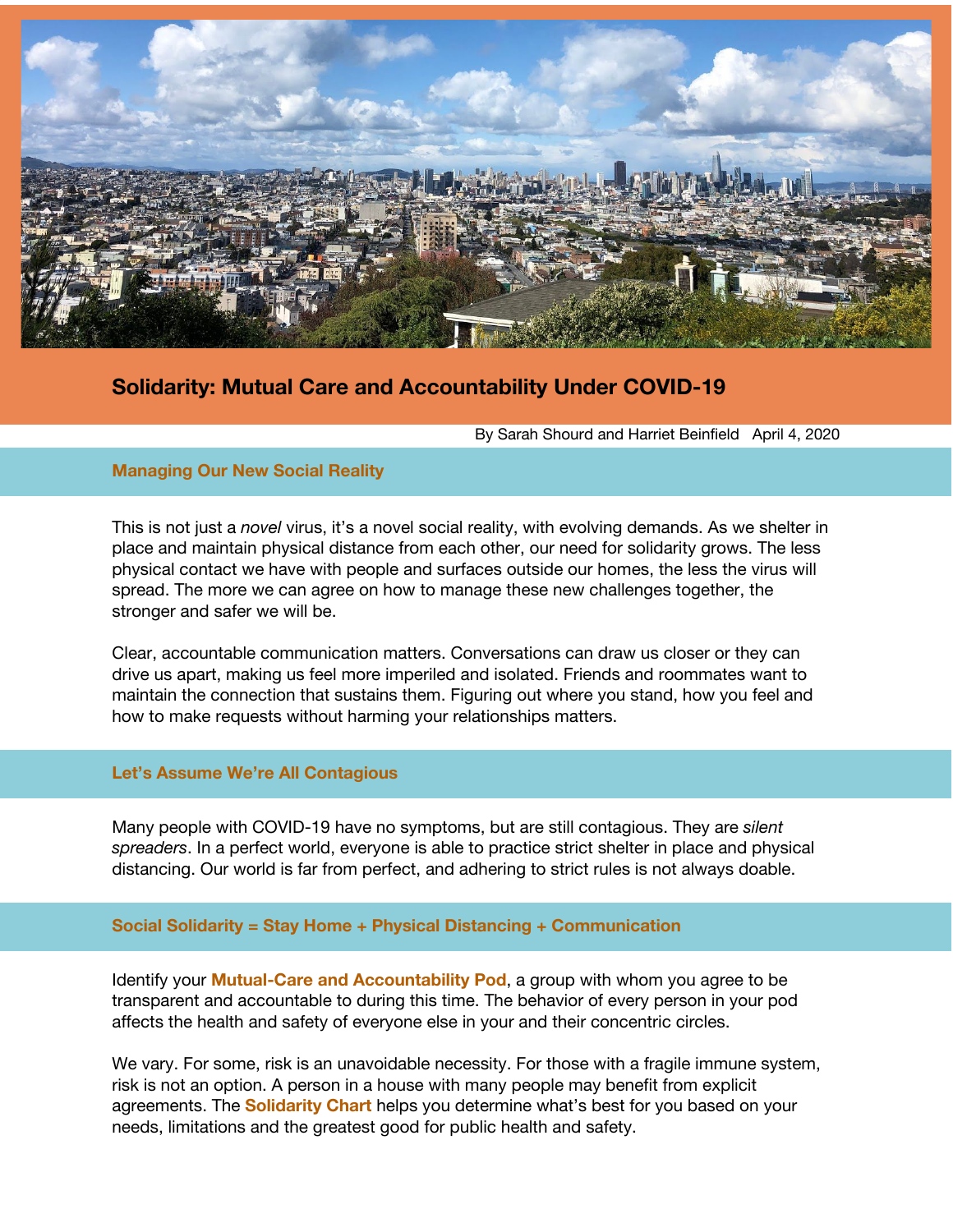# **1. Name:**

- 2. **Use these questions to guide your conversations with the people in your pod.** Come as calm and resourced as you can, and begin by listening. Take notes to fill out the chart.
	- 1. How have you been taking care to protect yourself and others from the virus?
	- 2. What problems and obstacles have you encountered in attempting to stay safe and live your life?
	- 3. What public spaces have you been in? Where and when? What precautions did you take?
	- 4. Who are the people with whom you've been in close physical proximity or contact?
	- 5. Are your practical or emotional needs being met? What are they?
	- 6. Are you open to me sharing my unmet needs and obstacles with you?
	- 7. Do you have ideas or requests about how we can support each other?
	- 8. Do you have a plan if you or they become sick? Will you check in with them, and make a plan?
	- 9. **Fill out the Solidarity Chart** with the names of the people in your pod; the people with whom they are closest; and the needs and concerns that surfaced during your conversation. (Examples of needs: *groceries, childcare, problem-solving support, phone calls, sharing media).*

\*\*Put a heart next to those at higher risk due to a chronic underlying medical condition.

\*\*Put a star next to those whom you need to check in with one on one.

\*\*Decide on the best **degree of physical distancing** based on your and their needs and put a number by the person's name: 1. Online and phone communication. (lowest risk) 2. Dropping off groceries and other supplies. 3. Meeting outside w/distance 4. Physically distanced outdoor walks. 5. Being in a shared space (indoor visits, car travel). 6. Physical touch (most risk).

| Your People, Your Pod | <b>Their People</b> | <b>Your Needs</b>     | <b>Their Needs</b>                      | <b>Concerns</b>                 |
|-----------------------|---------------------|-----------------------|-----------------------------------------|---------------------------------|
| Ex: Bobby             | Roommate Leila      | More safety practices | Physically distanced<br>one-on-one time | Safety & communication<br>needs |
|                       |                     |                       |                                         |                                 |
|                       |                     |                       |                                         |                                 |
|                       |                     |                       |                                         |                                 |
|                       |                     |                       |                                         |                                 |
|                       |                     |                       |                                         |                                 |
|                       |                     |                       |                                         |                                 |
|                       |                     |                       |                                         |                                 |
|                       |                     |                       |                                         |                                 |
|                       |                     |                       |                                         |                                 |
|                       |                     |                       |                                         |                                 |